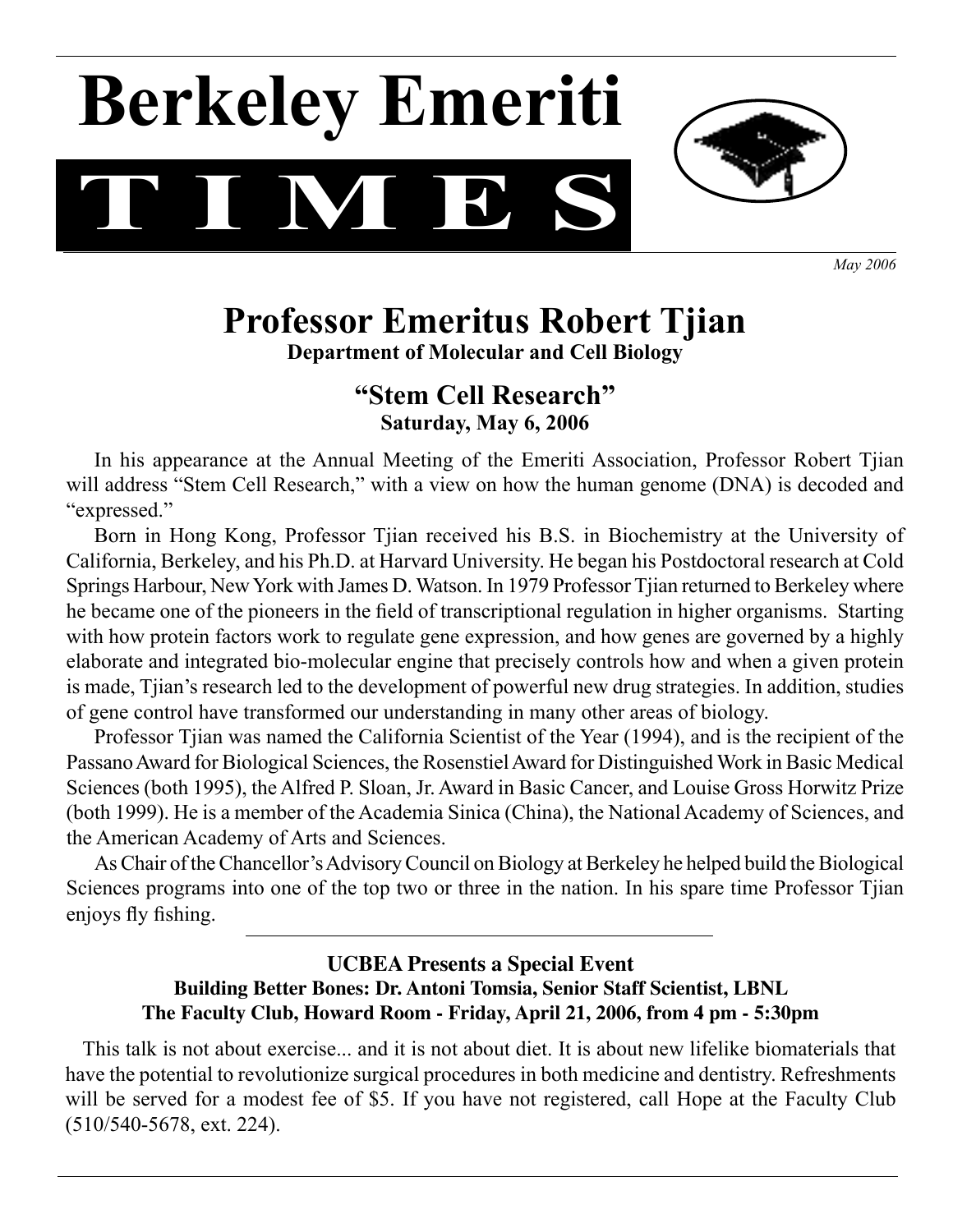## **UCB EMERITI ASSOCIATION EXECUTIVE COMMITTEE**

**2005-2006**

**President** Errol W. Mauchlan

**First Vice President** Richard Malkin

**Second Vice President** George Leitmann

**Treasurer**  Lawrence Grossman

**Secretary**  Stephen Diliberto

**Berkeley Emeriti Times Editor** Claude Babcock

> **Members at Large** Paul Mishkin Karl Pister Larry Waldron

**CUCEA Representative** Louise Taylor

**Stewards** Betty Carpenter Sue Cork Mary Dee Vermeulen

#### **Mailing Address**

UC Berkeley Emeriti Association 2 Boalt Hall, # 7200 Berkeley, CA 94720-7200

**UCB Retirement Center**

Shelley Glazer, Executive Director Andre S. Porter, Administrative Specialist

| Office    | <b>UCB Retirement Center</b> |
|-----------|------------------------------|
|           | 2 Boalt Hall, # 7200         |
|           | Berkeley, CA 94720-7200      |
| Telephone | 510/642-5461                 |
| Fax       | 510/643-1460                 |
| Web site  | thecenter.berkeley.edu       |
| Email     | emeriti@berkeley.edu         |
|           |                              |



Published before each meeting of the UC Berkeley Emeriti Association: To provide closer networking for members with meeting announcements, meeting reviews, executive committee actions, pertinent campus news, and to reach out to members who cannot attend the meetings. Editor: Claude Babcock Phone: 510/848-3368

Email: cbabcock@berkeley.edu

| <b>Great Astronomy, Failed Papal Politics</b> |  |  |  |
|-----------------------------------------------|--|--|--|
|-----------------------------------------------|--|--|--|

"Astronomy and Politics in a Roman Bath and Basilica" was the title of Professor Emeritus John Heilbron's talk at the UCBEA luncheon on March 11, 2006. From inlaid stones and medallions in the floor of the basilica of Santa Maria degli Angeli in Rome he unfolded a remarkable account of astute astronomical observation and frustrated papal ambitions.

 The basilica, designed by Michelangelo, was used as an observatory to obtain an exact measurement of the year'slength, an important objective of the pope for improving the calendar and setting the date for Easter. To do this, Francesco Bianchini (b. 1663), a versatile polymath described by an admirer as, "The greatest man who ever lived," laid a stone line in the floor of the basilica exactly tracing the meridian of that location. A meridian is a great circle passing through the location and both poles of the earth, so that it runs exactly north-south. A small opening in the wall of the church admitted a beam of sunlight that precisely at midday impinged on the stone meridian, and asthe seasons progressed, the noontime position of the bright spot moved along the meridian, reversing its direction at the solstices. Labeled medallions and stones along the meridian marked the signs of the zodiac, while others commemorated the dates of visits of the pope and other important visitors.

 The site of the basilica/observatory was sagaciously chosen for both religious and practical reasons. A basilica on the site of baths built by the Roman emperor Diocletian (ca. 300 A.D.) symbolized the triumph of Christianity over paganism. The great weight of the former Roman structure had, over the course of many centuries, consolidated the underlying soil making a stable base for astronomical purposes.

 Bianchini was an outstanding astronomer who, through family connections, acquired the patronage of Pope Alexander VIII and later of Clement XI. The latter, in dealing with the War of Spanish Succession, sent Bianchini on diplomatic missions to France and England. The purpose of the London visit, Professor Heilbron believes, wasto scout out the prospects of Stuart restoration to the English throne in the person of James III.

Our speaker made his audience the first to know his deduction that certain unmarked medallions along the meridian almost certainly commemorate the wedding of the would-be King James III to Maria Clementina Sobieski, granddaughter of the savior of Poland from the Turks, and goddaughter of Pope Clement. (Bianchini wrote a cantata celebrating the wedding!) It was the fervent hope of the pope that offspring of this marriage would keep alive the possibility of Stuart (Catholic) restoration. At one time there was a medallion bearing James's name, but a later stone, marking the birth of their son Bonnie Prince Charlie, replaced it. Charlie's failed bid for the throne ended all hopes for Stuart restoration.

 With the patronage of the succeeding pope, Bianchini went on with astronomy. He published observations of Venus based on his mastery of a tricky-to-operate tubeless telescope whose objective lens was mounted on the end of a long mast. He reported features on the planet like those on the moon, features that most likely were reflections of his own retina since Venus is enveloped in a gaseous cloud. Professor Heilbron sees a parallel between this brilliant but flawed work and Bianchini's efforts to advance the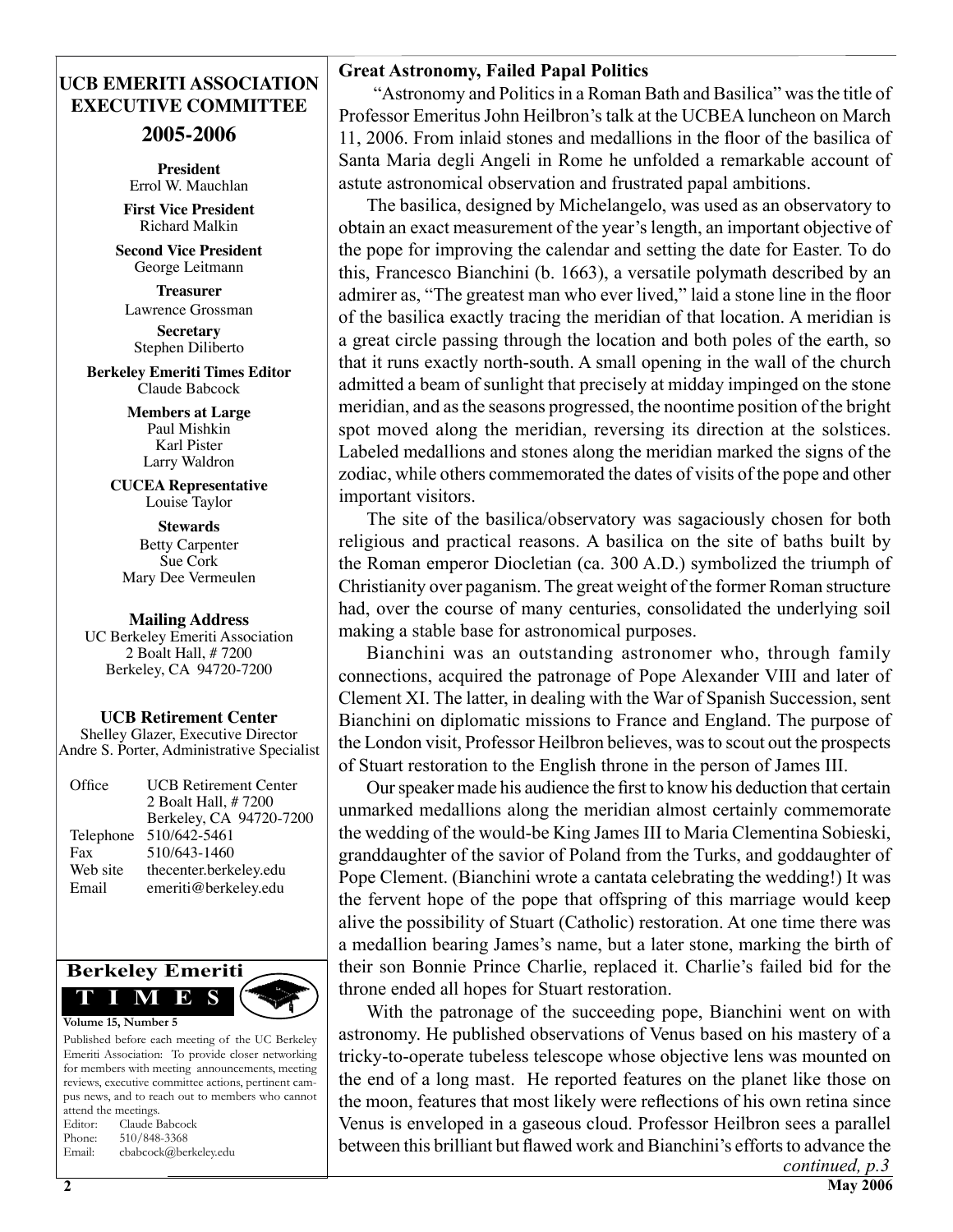#### **SATISFACTORY SERVICES**

 I recommend **G.R.C. Roofing,** 1000 90th Avenue, Oakland, CA 94603 — 510/568-0531.

*Karl Kasten*

 Persons eligible for the services of the **Braille and Talking Book Library** are those unable to read a book by just holding it in their hands. The telephone number in Sacramento is 800/953-5666. Upon request they will send a sign-up form and other written material to establish eligibility (which I am sure must still include a signature from a medical doctor). Once an individual has done this, a "handler" (my term) will call to give further explanations about their services, individual responsibilities, etc.

 My wife has dealt with the same "handler" over the entire number of years of her participation—for requesting specific books, replacing bad cassette tapes, for repair of the tape player they provide, etc. This has provided for her a particularly satisfying, personal relationship.

 The provided tape player is a fairly large clunker. If you are interested in a portable Sony stereo cassette player contact I.R.T.I (Innovative Rehabilitation Technologies, Inc.) 13465 Colfax Highway, Grass Valley, CA 95945. Phone 800/322-4784 or 530/274- 2093; fax 530/274-2093. Models which just play back mono, which I feel is adequate for low-vision users, are less expensive. We have been dealing with this company for many years and have found them both competent and accommodating.

#### *Howard Mel*

[My mother used this library, and I can only say wonderful things about it. Do put in your request for genres; as I recall her first packet contained a western. The portable player sounds like a winner. *Ed.*]

#### *Great Astronomy, continued*

failed Stuart cause written in the floor of the basilica. However, Heilbron noted, recent probes closely approaching Venus reveal that it is not featureless!

 The talk was not only wonderfully informative, but threw off tantalizing asides that many of his listeners would like to hear more about. For example—what had so favorably impressed the thoroughly anti-papist Isaac Newton with Bianchini that he "instantly" made him a fellow of the Royal Society on his London visit?

*Larry Waldron*

 Responding to an approach by the Bill and Melinda Gates Foundation and funding via the Woodrow Wilson National Fellowship Foundation, UC Berkeley has established a College Preparatory Academy for underserved students (CAL Prep). On February 24, 2006, those who attended our UCBEA special event heard a detailed presentation about this academy.

 CAL Prep's aim is to equip students for access to, and success in, higher education through an accelerated and aligned curriculum, coupled with college-based academic and social experiences that will prepare students for the transition to college.

It hopes to provide a model for other college preparatory programs throughout California, and a place where best practices in K-12 curriculum development and assessment can be tested. In a broad sense, it seeks to pioneer a "college" for certain" culture in California's public schools.

 CAL Prep is essentially a charter school, operated in partnership with Aspire Public Schools, the State's most respected not-for-profit charter management organization. It is unique in that UC Berkeley is actively involved in all phases of its operations—administratively through Berkeley's School-University Partnership unit, and academically through several faculty liaison committees which work in consultation with the Lawrence Hall of Science, the Bay Area Writing Project, the Bay Area History and Social Science Project, and the Math Educators of the Graduate School of Education. Berkeley undergraduates also assist as role models and mentors.

 CAL Prep opened on August 24, 2005, enrolling 85 6th and 7th graders, 70% of whom are from low-income families. Many are not up to grade level academically. Hence, the immediate plan is to spend two to three years bringing the students up to grade level employing double periods of math and language arts, before introducing the accelerated "Early College" curriculum in later grades.

*Errol Mauchlan*

#### **Annual Meeing**

 The UCBEA May Luncheon serves as the annual meeting for the election of officers and board members. You will receive a slate ballot, which includes space for write-in candidates. Come! Vote!

 Luncheon meetings for the 2006-2007 academic year are: September 30, November 11, January 27, March 17 and May 5.